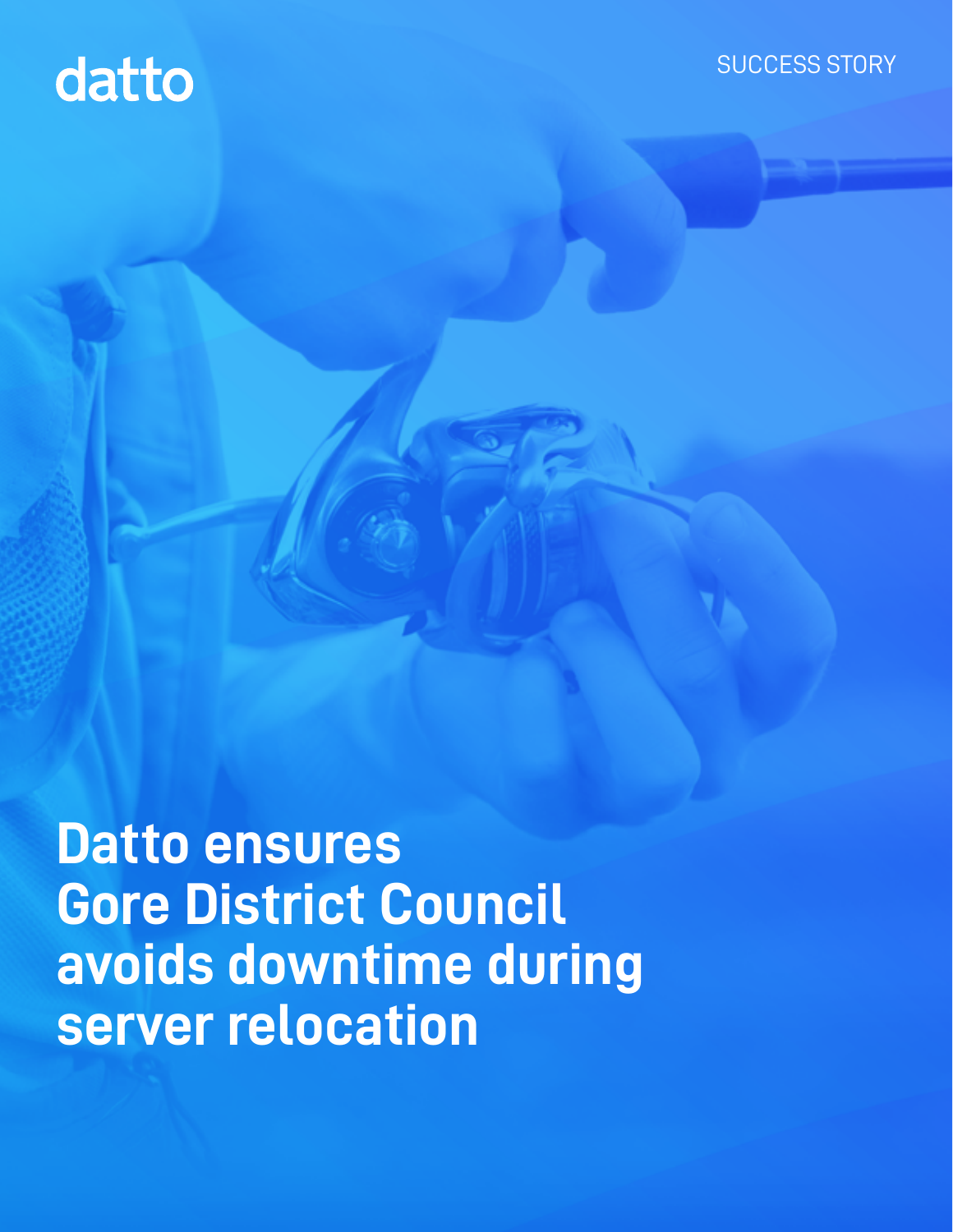## datto

**"** EVERYTHING WENT TO PLAN AND WAS WORKING JUST AS WE WERE TOLD IT WOULD. THE PRODUCT WAS EXTREMELY COST

EFFECTIVE AND WAS DOING EVERYTHING WE EXPECTED OF IT.

### **Duncan Blair**

IT manager at Gore District Council





The Gore District Council (GDC) is a local authority in Southland, New Zealand with a population of just over 12,000. The district's economy is led by the primary sector while the community prides itself on its public gardens, recreational areas and street plantings, as well as its culture and history.

"The Gore District is small in size, however has much to offer," said Duncan Blair, IT manager at Gore District Council. "The area radiates history and culture through its various museums and well-known Eastern Southland Gallery. What's more is the district is acknowledged as the New Zealand capital of country music and the world capital of brown trout fishing as well as being renowned for its various events."

The community relies on GDC to ensure all of its services and facilities are functional, so the need to have highly available IT systems is critical. With 11 remote sites and a main office based in Gore's central business district, its IT infrastructure is spread across the district.

### **IT audits and building renovations.**

In 2019, GDC audited its IT infrastructure and quickly realised its business continuity and disaster recovery (BCDR) solution wasn't meeting certain expectations, which included the long-term retention of data, unknown recovery times, limited data snapshots and more.

Following the IT audit, GDC came to the conclusion it did not trust its BCDR solution and was potentially investing in technology that was not able to save the organisation's operations if disaster struck. A change was needed.

Due to building renovations and upgrades, in December 2019 the team would be required to temporarily move offices, which meant relocating servers. And with the servers being known to have issues when relocating, there was an urgency to upgrade to a more effective and trustworthy BCDR solution.

### **Just in time for the big move.**

With the above in mind, GDC worked closely with its IT partner, Xeperno, to implement the Datto BCDR solution, Datto SIRIS. The implementation and setup process was seamless and extremely simple, which GDC was impressed with.

"Everything went to plan and was working just as we were told it would," said Blair. "The product was extremely cost effective, especially when compared to our previous solution, and was doing everything we expected of it. It made us wonder if there was a catch or hidden cost we hadn't picked up on because it seemed too good to be true, but it turned out the solution was just that good."